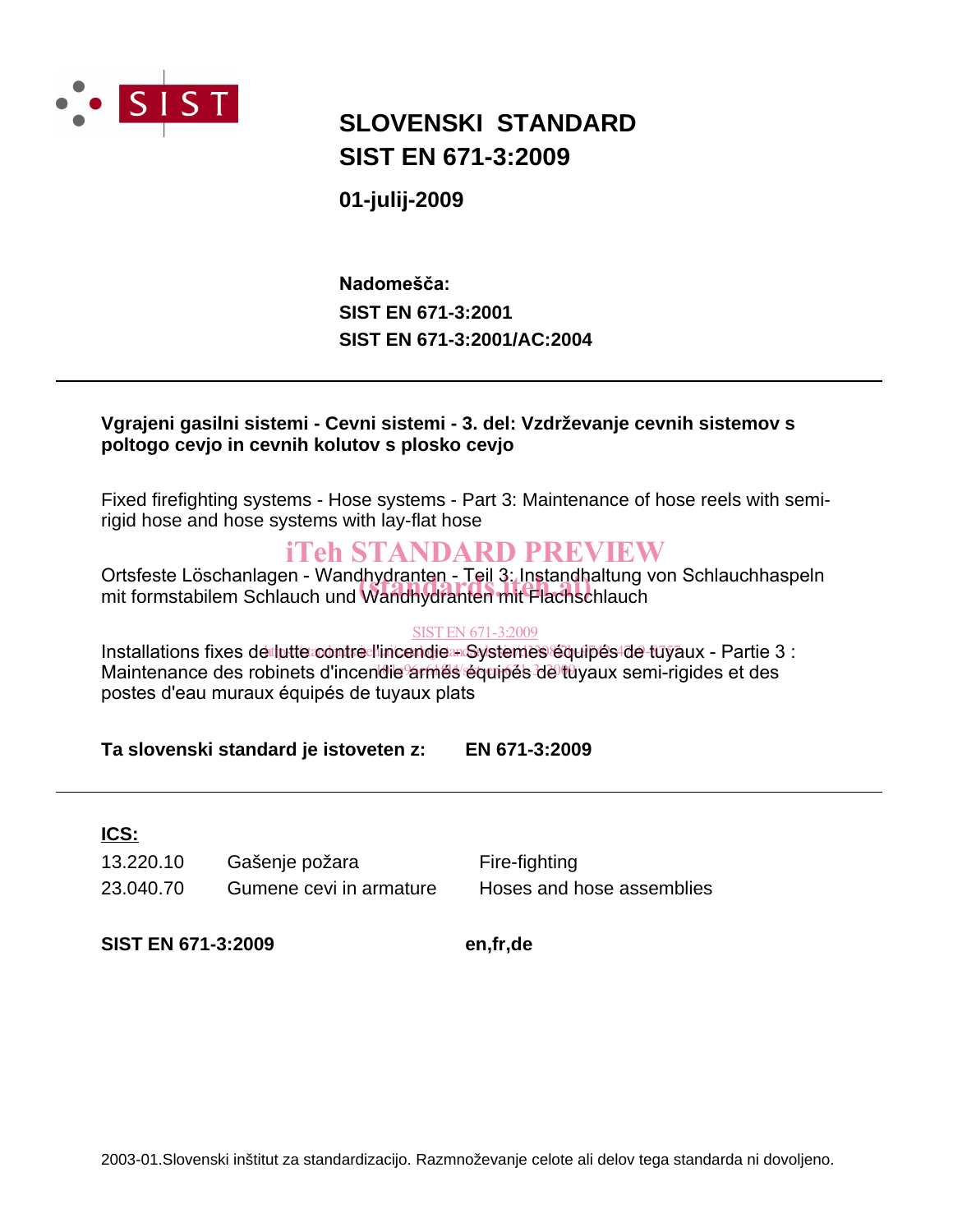**SIST EN 671-3:2009**

# iTeh STANDARD PREVIEW (standards.iteh.ai)

SIST EN 671-3:2009 https://standards.iteh.ai/catalog/standards/sist/d3308f2b-9742-47c9-8757- 101e96e61fd4/sist-en-671-3-2009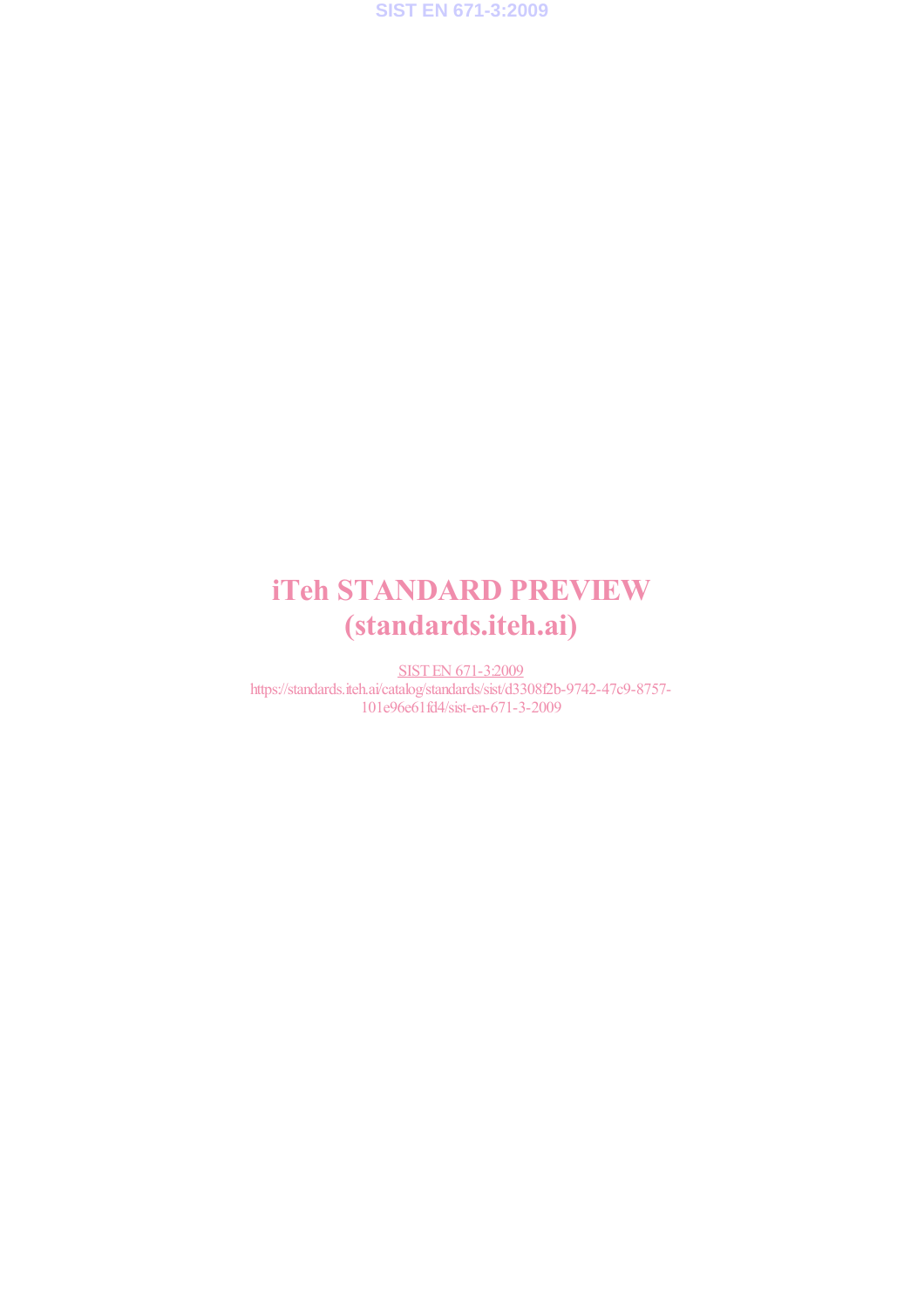#### **SIST EN 671-3:2009**

# EUROPEAN STANDARD NORME EUROPÉENNE EUROPÄISCHE NORM

## **EN 671-3**

March 2009

ICS 13.220.10 Supersedes EN 671-3:2000

English Version

### Fixed firefighting systems - Hose systems - Part 3: Maintenance of hose reels with semi-rigid hose and hose systems with lay-flat hose

Installations fixes de lutte contre l'incendie - Systèmes équipés de tuyaux - Partie 3: Maintenance des robinets d'incendie armés équipés de tuyaux semi-rigides et des postes d'eau muraux équipés de tuyaux plats

Ortsfeste Löschanlagen - Wandhydranten - Teil 3: Instandhaltung von Schlauchhaspeln mit formstabilem Schlauch und Wandhydranten mit Flachschlauch

This European Standard was approved by CEN on 31 January 2009.

CEN members are bound to comply with the CEN/CENELEC Internal Regulations which stipulate the conditions for giving this European Standard the status of a national standard without any alteration. Up-to-date lists and bibliographical references concerning such national standards may be obtained on application to the CEN Management Centre or to any CEN member.<br>
The STANDARD PREVIEW STANDARD PREVIEW PREVIEW SERVICE WAS SERVED ON A STANDARD PREVIEW SERVED ON A STANDARD P

This European Standard exists in three official versions (English, French, German). A version in any other language made by translation This European Standard exists in three official versions (English, French, German). A version in any other language made by translation<br>under the responsibility of a CEN member into its own language and notified to the CEN official versions.

CEN members are the national standards bodies of Austria, Belgium, Bulgaria, Cyprus, Czech Republic, Denmark, Estonia, Finland, CEN members are the national standards bodies of Austria, Belgium, Bulgaria, Cyprus, Czech Republic, Denmark, Estonia, Finland,<br>France, Germany, Greece, Hungary, Iceland, Ireland, Italy, Latvia, Lithuania, Luxembourg, Malt France, Germany, Greece, Hungary, Iceland, Ireland, Italy, Latvia, Litriuania, Luxempourg, Ivialia, Neir<br>Romania, Slovakia, Slovenia, Spain, Sweden, Switzerland and United Kingdom. 101e96e61fd4/sist-en-671-3-2009



EUROPEAN COMMITTEE FOR STANDARDIZATION COMITÉ EUROPÉEN DE NORMALISATION EUROPÄISCHES KOMITEE FÜR NORMUNG

**Management Centre: Avenue Marnix 17, B-1000 Brussels**

© 2009 CEN All rights of exploitation in any form and by any means reserved worldwide for CEN national Members.

Ref. No. EN 671-3:2009: E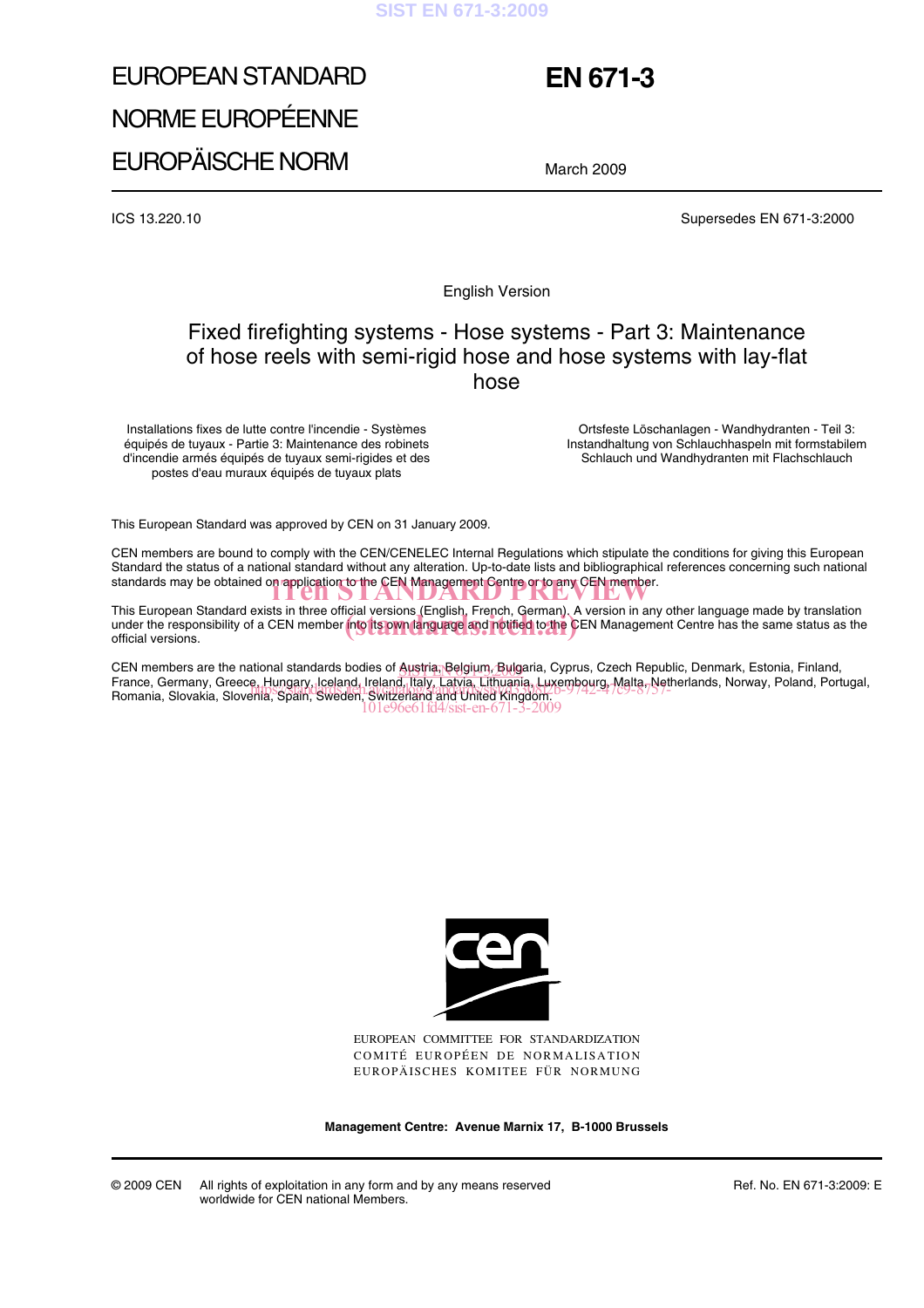## **Contents**

| $\overline{2}$   |                            |  |
|------------------|----------------------------|--|
| 3                |                            |  |
| $\boldsymbol{4}$ |                            |  |
| 5                |                            |  |
| 6<br>6.1<br>6.2  |                            |  |
| $\overline{7}$   |                            |  |
| 8                |                            |  |
| 9                |                            |  |
| 10               |                            |  |
|                  | <i>(standards.iteh.ai)</i> |  |

SIST EN 671-3:2009<br>https://standards.iteh.ai/catalog/standards/sist/d3308f2b-9742-47c9-8757-101e96e61fd4/sist-en-671-3-2009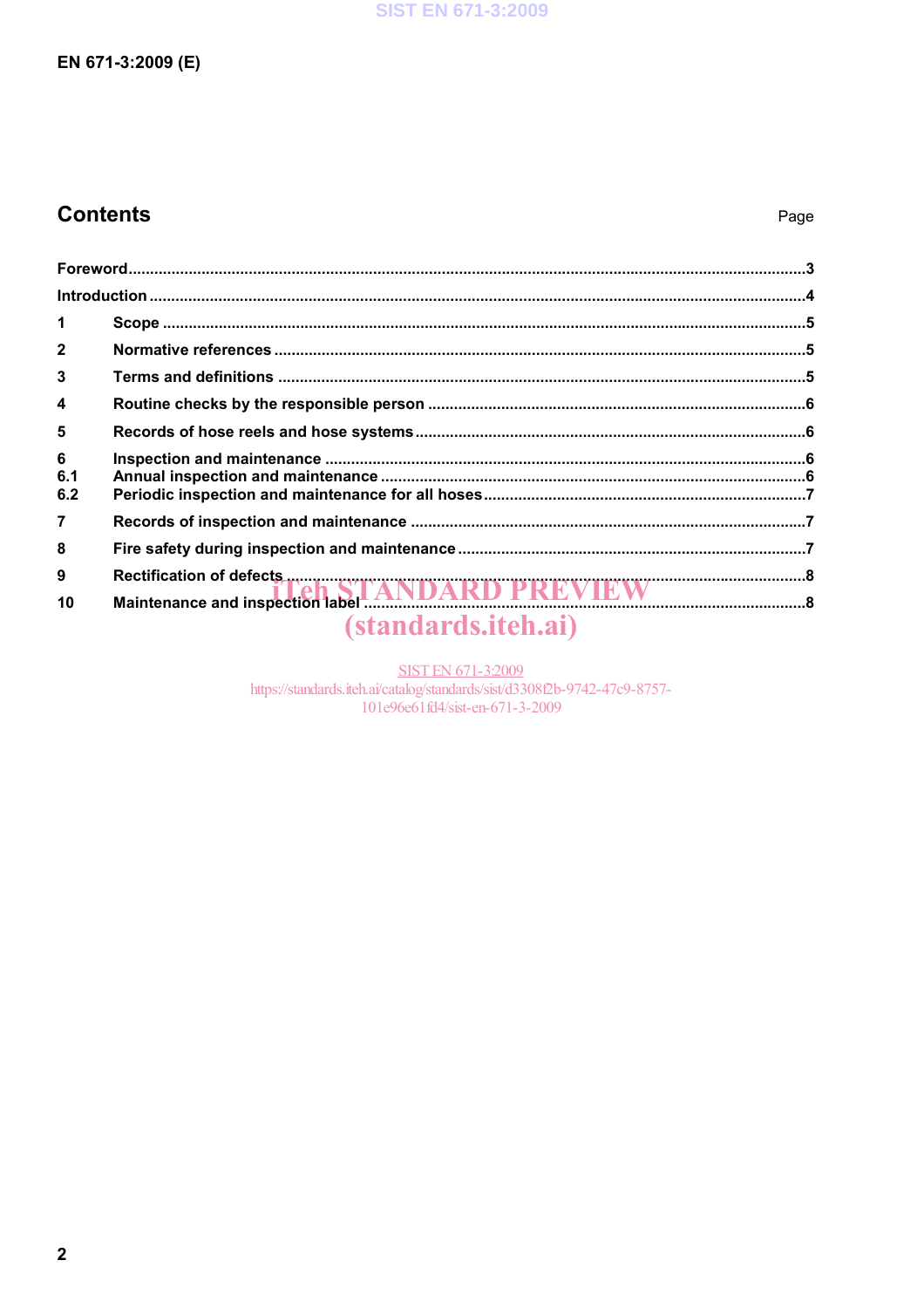### **Foreword**

This document (EN 671-3:2009) has been prepared by Technical Committee CEN/TC 191 "Fixed firefighting systems", the secretariat of which is held by BSI.

This European Standard shall be given the status of a national standard, either by publication of an identical text or by endorsement, at the latest by September 2009, and conflicting national standards shall be withdrawn at the latest by September 2009.

Attention is drawn to the possibility that some of the elements of this document may be the subject of patent rights. CEN [and/or CENELEC] shall not be held responsible for identifying any or all such patent rights.

This document supersedes EN 671-3:2000.

EN 671 has the general title *Fixed firefighting systems – Hose systems* and is in three parts:

- *Part 1: Hose reels with semi-rigid hose*;
- *Part 2: Hose systems with lay-flat hose*;
- Part 3: Maintenance of hose reels with semi-rigid hose and hose systems with lay-flat hose.

According to the CEN/CENELEC **Internal Regulations, the national** standards organizations of the following **Constanting** countries are bound to implement this European Standard: Austria, Belgium, Bulgaria, Cyprus, Czech Republic, Denmark, Estonia, Finland, France, Germany, Greece, Hungary, Iceland, Ireland, Italy, Latvia, Republic, Defifitant, Estonia, Finland, Fiance, Seffiany<sub>ng</sub> Gleece, Fiungary, Iceland, Ifeland, Italy, Latvia,<br>Lithuania, Luxembourg, Malta, Netherlands, Norway, Poland, Portugal, Romania, Slovakia, Slovenia, Spain, Sweden, Switzerland and the United Kingdom. https://standards.iteh.ai/catalog/standards/sist/d3308f2b-9742-47c9-8757- 101e96e61fd4/sist-en-671-3-2009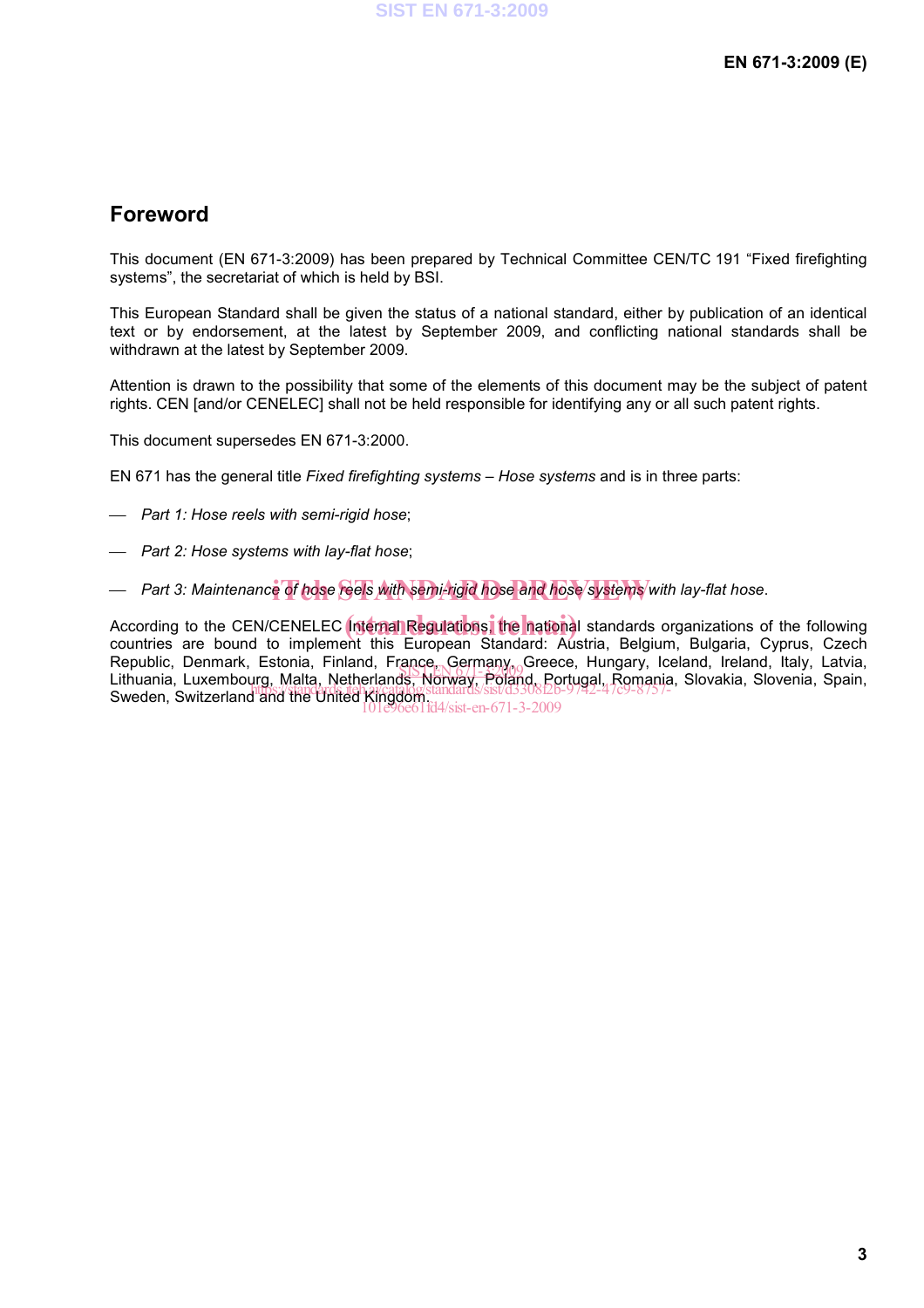### **Introduction**

Hose reels and hose systems in proper condition provide a very effective firefighting facility with a continuous supply of water available immediately. They are especially valuable in an early stage of fire and can be operated efficiently by an untrained person. Hose reels and hose systems will have a long service life but it shall be realized that their usefulness depends on maintenance to ensure instant readiness when required.

## iTeh STANDARD PREVIEW (standards.iteh.ai)

SIST EN 671-3:2009 https://standards.iteh.ai/catalog/standards/sist/d3308f2b-9742-47c9-8757- 101e96e61fd4/sist-en-671-3-2009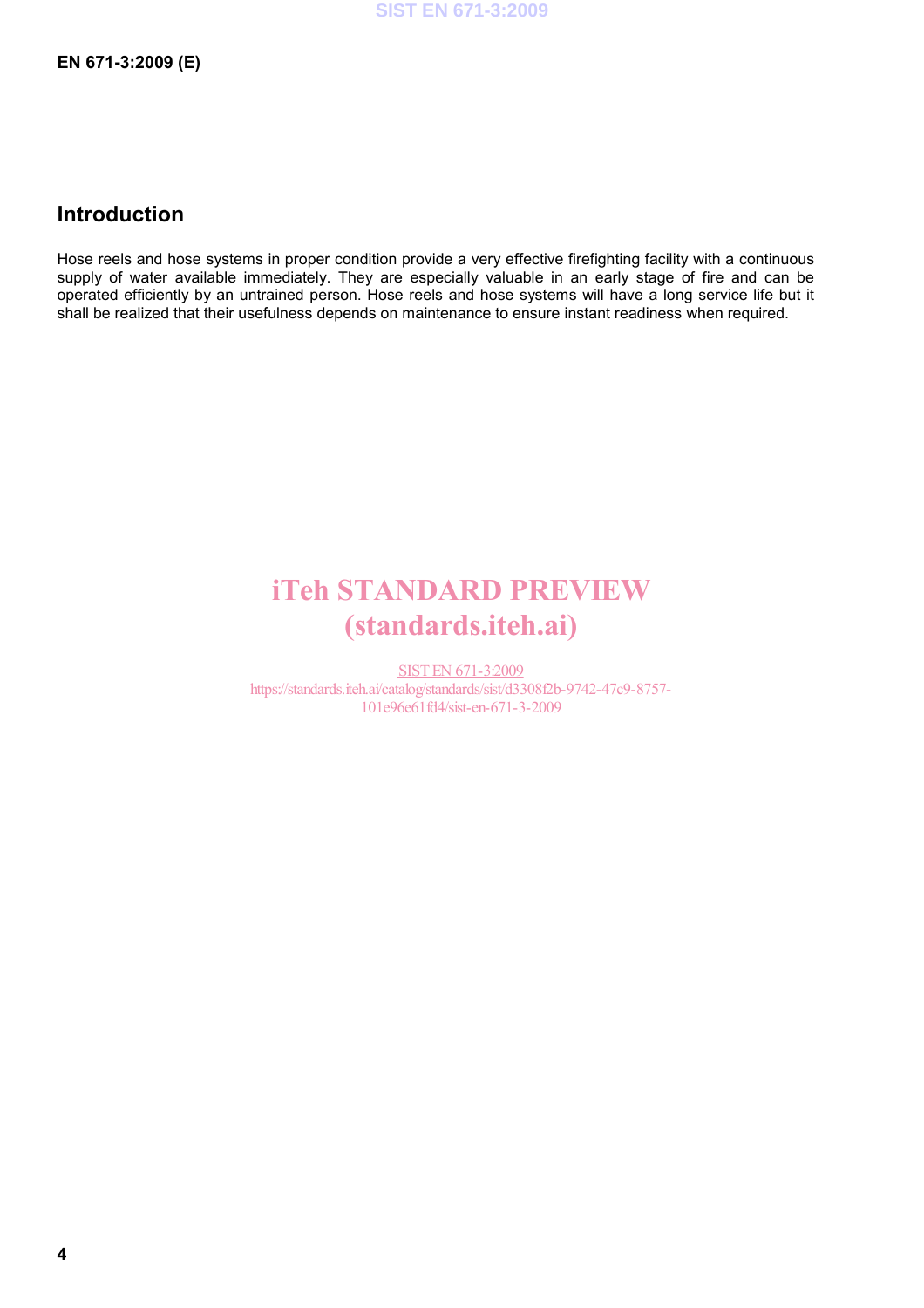### **1 Scope**

This European Standard specifies requirements for inspection and maintenance of hose reels and hose systems such that they continue to provide the service for which they were manufactured, supplied or installed i.e. to ensure a first emergency intervention to fight a fire before more powerful means can be implemented.

This European Standard is applicable to hose reel and hose system installations in all types of buildings irrespective of the nature of use of the buildings.

### **2 Normative references**

The following referenced documents are indispensable for the application of this document. For dated references, only the edition cited applies. For undated references, the latest edition of the referenced document (including any amendments) applies.

EN 671-1:2001, *Fixed firefighting systems – Hose systems – Part 1: Hose reels with semi-rigid hose*

EN 671-2:2001, *Fixed firefighting systems – Hose systems – Part 2: Hose systems with lay-flat hose* 

## EN 694:2001, *Fire-fighting hoses – Semi-rigid hoses for fixed systems*

## iTeh STANDARD PREVIEW

## **3 Terms and definitions**  (standards.iteh.ai)

For the purposes of this document, the terms and definitions given in EN 694:2001, EN 671-1:2001, EN 671-For the purposes of this document, the teurs  $\frac{1}{2}$  and  $\frac{1}{2}$  and the following apply.

https://standards.iteh.ai/catalog/standards/sist/d3308f2b-9742-47c9-8757- 101e96e61fd4/sist-en-671-3-2009

### **3.1**

#### **competent person**

person with the necessary training and experience with access to the relevant tools, equipment and information, manuals and knowledge of any special procedures recommended by the manufacturer, to be capable of carrying out the relevant maintenance procedures of this European Standard

### **3.2**

### **maintenance**

combination of all technical and administrative actions including supervision actions, intended to retain an item, or restore it to a state in which it can perform a required function

#### **3.3**

#### **responsible person**

person responsible for or having effective control over fire safety provisions adopted in or appropriate to the premises or the building

NOTE Due to national regulations the responsible person could either be the user or the owner of the premises.

#### **3.4**

#### **supplier**

party responsible for the product, process or service and able to ensure that the quality assurance is exercised

NOTE The definition may apply to manufacturers, distributors, importers, assemblers, service organizations.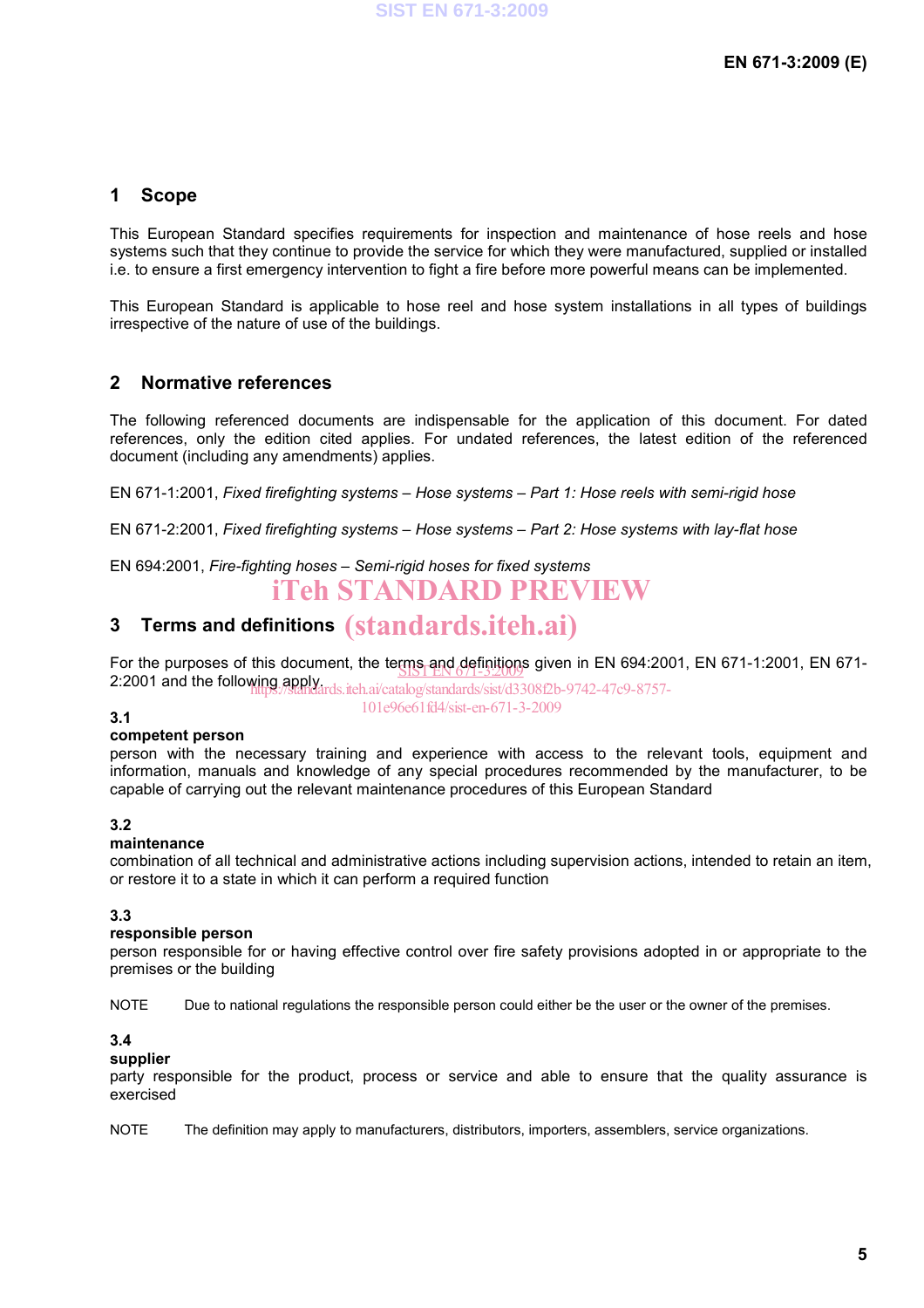### **4 Routine checks by the responsible person**

Regular checks of all hose reels and hose systems shall be carried out by the responsible person or his representative at intervals depending on environmental circumstances and/or fire risk/hazard, to make sure that each hose reel or hose system is:

- a) located in the designated place;
- b) unobstructed, visible and has legible operating instructions;
- c) not obviously defective, corroded or leaking.

The responsible person shall arrange for immediate corrective action, where necessary.

The result of regular checks shall be recorded by the responsible person.

### **5 Records of hose reels and hose systems**

In order to check conformity with the manufacturer's instructions of the hose reel or hose system installation, the responsible person shall keep records of a plan showing the exact location and technical data of the installation.

## **6 Inspection and maintenance STANDARD PREVIEW**

## 6.1 Annual inspection and mainten**ancendards.itch.ai**)

The inspection and maintenance shall be carried out by the competent person.

The hose shall be fully run out, put under building system pressure and the following points checked: https://standards.iteh.ai/catalog/standards/sist/d3308f2b-9742-47c9-8757-

- a) the appliance is unobstructed and free from damage and components not corroded or leaking;
- b) operating instructions are clear and legible;
- c) the location is clearly marked;
- d) brackets for wall mounting are suitable for their purpose and are fixed and firm;
- e) the flow of water is steady and sufficient;

NOTE The use of flow indicator and pressure gauge is recommended. For lay flat hose systems this test can be done with another hose with the same specifications e.g. shorter length.

- f) pressure gauge, if fitted, is working satisfactorily and within its operating range;
- g) the entire length of hose shall be inspected for signs of cracking, distortion, wear or damage; if the hose shows any signs of defect it shall be replaced or proof-tested to maximum working pressure;
- h) hose clips or bindings are of the correct type and are securely fastened;
- i) hose drums rotates freely in both directions;
- j) for swinging reels, check that the pivot rotates easily and that the reel swings minimum required angles stated in Parts 1 and 2 of this European Standard;